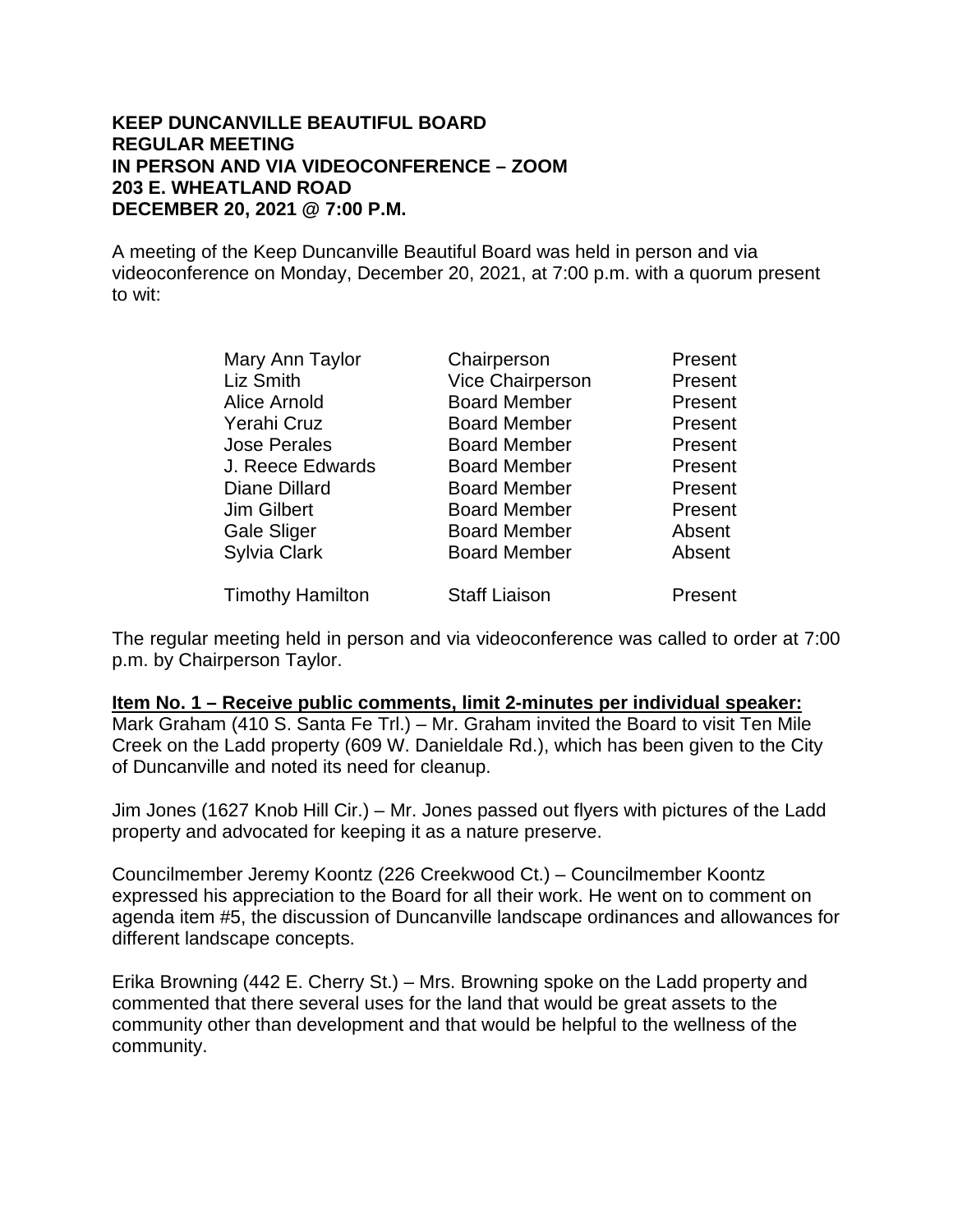Patricia Ebert (115 S. Greenstone Ln.) – Ms. Ebert requested that the Board consider efforts to plant more trees in the community and most especially our city parks and communicate this need to the Parks Board.

# **Item No. 2 – Introduction of new KDB board members:**

Chair Taylor welcomed new board member Gilbert and asked if he could introduce himself to the board. Board member Gilbert stated that he had been a Duncanville resident since 2008 and hopes to be an asset to the board. He enjoys the beauty of the trees and the community. New board member Sliger was not in attendance.

### **Item No. 3 – Consider approval of minutes of the regular meeting held November 15, 2021:**

Chair Taylor asked if everyone had time to read over the November 15, 2021 minutes. A motion was made by board member Perales to accept the minutes as written; a second was made by board member Cruz. A vote was taken with a unanimous approval of 8 for and 0 opposed.

# **Item No. 4 – Nominate and elect board chairperson and vice-chairperson:**

Chair Taylor requested nominations for board chairperson and vice-chairperson. A nomination was received for board member Liz Smith as vice-chairperson and elected unanimously 8-0. Nominations were received for Diane Dillard and Mary Ann Taylor as chairperson. Board member Dillard declined the nomination for chairperson. Chair Taylor accepted the chairperson nomination and was elected unanimously 8-0.

### **Item No. 5 – Discuss Duncanville landscape ordinances in consideration of beautification ideas:**

SL Hamilton introduced Jeremy Tennant, Neighborhood Services Manager. SL Hamilton went on to read from Ordinance No. 2167, Sec. 5-38 and Ordinance No. 1843, Sec. 12- 48. SL Hamilton then asked Mr. Tennant to provide a summary and explanation regarding these specific ordinances. After some board discussion, board members Dillard, Gilbert, Edwards, and Chair Taylor volunteered to meet as a sub-committee to come up with some ideas and

# **Item No. 6 – Discuss the 2022 Litter Survey to be conducted January 8, 2022:**

SL Hamilton stated that the 2022 Litter Survey is scheduled for January 8, 2022 from 9:00 am – 1:00 pm leaving from the Duncanville Recreation Center. SL Hamilton requested for board members to respond to the calendar appointment that was sent out via Outlook Calendar to confirm attendance.

### **Item No. 7 – Discuss the Community Clean-up/MLK Day of Service event to be held January 17, 2022:**

Chair Taylor shared that the Martin Luther King Jr. Day of Service is Monday, January 17, 2022 and it is an opportunity to serve. Chair Taylor went on to share the document of service opportunities that featured some online as well as in-person opportunities. SL Hamilton shared that there is a Community Clean-up also scheduled on January 17, 2022 at Lakeside Park from 8:00 am – 11:00 am.